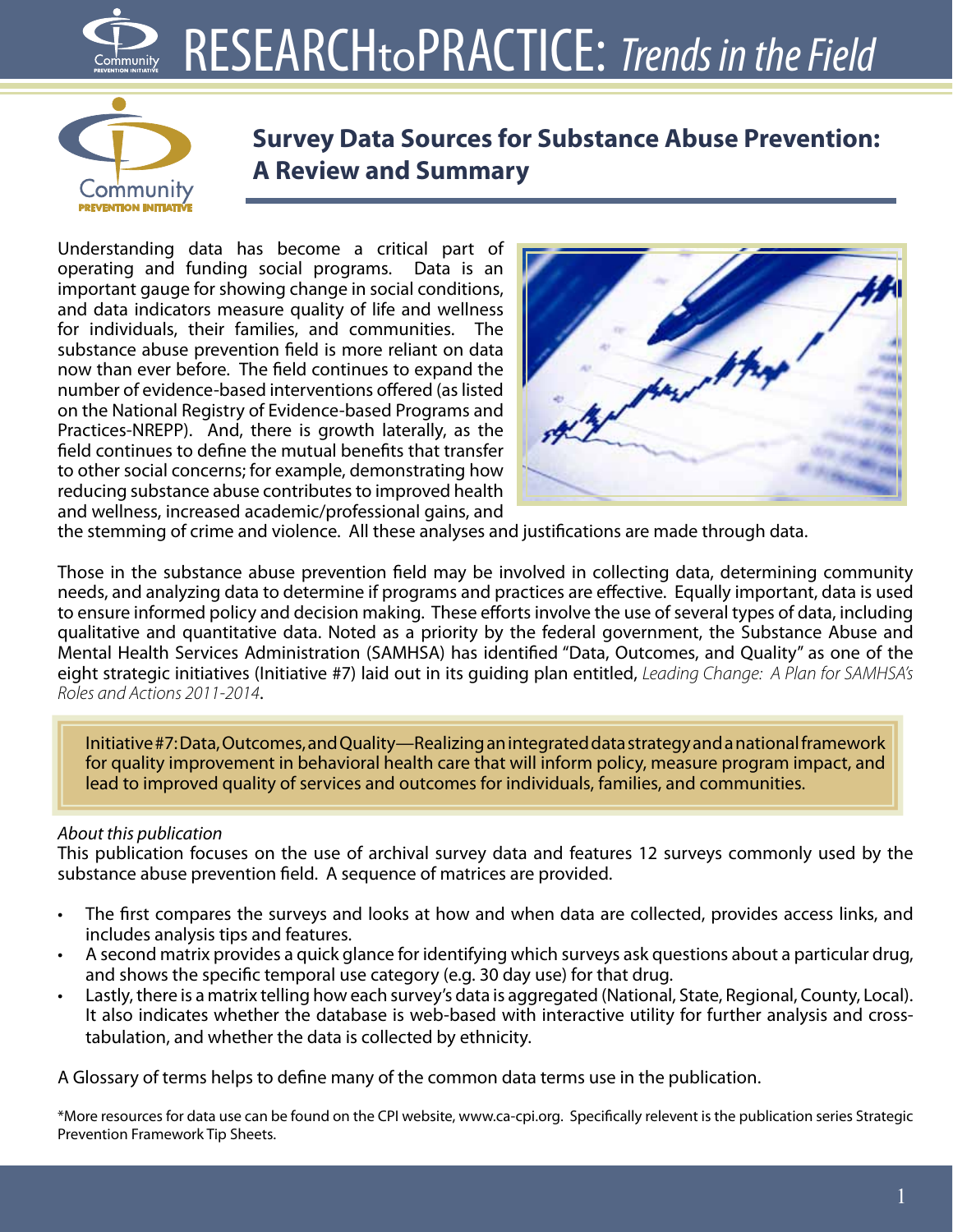# **Data Sources**

| Data Source                           | Monitoring The Future                                                                                                        | Health                                                                                                                                                                                                            | National Survey on Drug Use and Youth Risk Behavior Surveillance<br>System                                                                                                                       | California Healthy Kids Survey                                                                                                                                                                                                                                                                                                                                                                                                                                                                  | California Student Survey                                                                                                    | California Safe and Healthy Kids<br>Program                                                                                                                                                                           |
|---------------------------------------|------------------------------------------------------------------------------------------------------------------------------|-------------------------------------------------------------------------------------------------------------------------------------------------------------------------------------------------------------------|--------------------------------------------------------------------------------------------------------------------------------------------------------------------------------------------------|-------------------------------------------------------------------------------------------------------------------------------------------------------------------------------------------------------------------------------------------------------------------------------------------------------------------------------------------------------------------------------------------------------------------------------------------------------------------------------------------------|------------------------------------------------------------------------------------------------------------------------------|-----------------------------------------------------------------------------------------------------------------------------------------------------------------------------------------------------------------------|
| Survey Acroynm or<br>alternative term | <b>MTF</b>                                                                                                                   | <b>NSDUH</b>                                                                                                                                                                                                      | <b>YRBSS</b>                                                                                                                                                                                     | <b>CHKS</b>                                                                                                                                                                                                                                                                                                                                                                                                                                                                                     | <b>CSS</b>                                                                                                                   | CA - SHKP                                                                                                                                                                                                             |
| Purpose                               | To study the behavior, attitudes,<br>and values of American<br>secondary school students                                     | To provide national and state-<br>level data on the use of tobacco,<br>alcohol, illicit drugs (including non-<br>medical use of prescription drugs)<br>and mental health in the United<br><b>States</b>           | To monitor priority health-risk<br>behaviors, including tobacco,<br>alcohol, and drug use, risky<br>sexual behavior, and the<br>prevalence of obesity and asthma<br>among youth and young adults | To assist schools in developing<br>effective health and youth<br>development programs to prevent<br>risky behaviors and promote<br>positive youth development,<br>resilience, and wellbeing                                                                                                                                                                                                                                                                                                     | To monitor and prevent<br>adolescent risk behaviors and<br>promote positive youth<br>development, health, and well-<br>being | To monitor the use of prevention<br>programs in California schools                                                                                                                                                    |
| <b>Survey Respondents</b>             | Individuals in grades 8, 10, 12                                                                                              | Individuals aged 12 and older                                                                                                                                                                                     | Individuals in grades 9-12                                                                                                                                                                       | Individuals in grades 5, 7, 9, and<br>11                                                                                                                                                                                                                                                                                                                                                                                                                                                        | Individuals in grades 7, 9, and 11 Local Education Agencies                                                                  |                                                                                                                                                                                                                       |
| Type of Sample/Sample<br>Size         | Nationally Representative,<br>approximately 50,000/yr                                                                        | Nationally Representative,<br>approximately 70,000/yr; State<br>Representative, 3,600/yr in<br>California                                                                                                         | Nationally representative,<br>approximately 14,000/yr                                                                                                                                            | Representative at the school<br>district-level for California<br>students in grades 7, 9, and 11,<br>approximately 700,000/yr,<br>convenience sample for students<br>in grade 5, approximately<br>200,000/yr                                                                                                                                                                                                                                                                                    | Representative statewide sample<br>of students in grades 7, 9, and 11,<br>approximately 14,000/yr                            | Convenience sample of schools<br>n California, schools that receive<br>funds from the Title IV Safe and<br>Drug-Free Schools and<br>Communities or Tobacco Use<br>Prevention Education are<br>required to participate |
| Data Collection                       | Annual -1975-present                                                                                                         | Annual-1988-present                                                                                                                                                                                               | <b>Biennial 1991-2007</b>                                                                                                                                                                        | Annual 2002-Present                                                                                                                                                                                                                                                                                                                                                                                                                                                                             | Biennial 1985-Present                                                                                                        | Annual 2006-Present                                                                                                                                                                                                   |
| Waves of Data                         | 34                                                                                                                           | 21                                                                                                                                                                                                                |                                                                                                                                                                                                  |                                                                                                                                                                                                                                                                                                                                                                                                                                                                                                 | 12                                                                                                                           |                                                                                                                                                                                                                       |
| Access                                | ttp://www.icpsr.umich.edu/cocoo<br>/SAMHDA/STUDY/25382.xml                                                                   | http://www.icpsr.umich.edu/cocoo<br>1/SAMHDA/STUDY/26701.xml                                                                                                                                                      | http://www.cdc.gov/HealthyYouth/<br>rbs/data/index.htm                                                                                                                                           | http://www.wested.org/cs/chks/pri<br>nt/docs/chks samplereports.html                                                                                                                                                                                                                                                                                                                                                                                                                            | http://www.wested.org/cs/we/view<br>pj/572                                                                                   | http://hkar.duerrevaluation.com/ar<br>9index.htm                                                                                                                                                                      |
| <b>Triangulation Tips</b>             | and CHKS at the school, district,<br>and county level                                                                        | Compare to CSS at the state level Compare to CSS at the state level Compare to CSS at the state level<br>and CHKS at the school, district,<br>and county level                                                    | and CHKS at the school, district,<br>and county level                                                                                                                                            | At the local level compare data to<br>other schools, schools districts, or<br>counties with similar<br>demographics. At the state level<br>compare to CHKS aggregate data<br>and CSS. At the national level<br>compare to YRBSS and MTF.                                                                                                                                                                                                                                                        | At the state level compare to<br>CHKS aggregate data. At the<br>national level compare to YRBSS<br>and MTF.                  | Link school, district, or state level<br>treatment data with the CSS or<br>CHKS ATOD use and<br>risk/protective factor data to<br>extrapolate information about<br>treatment efficacy                                 |
| Descriptive/Predictive                | <b>Both</b>                                                                                                                  | <b>Both</b>                                                                                                                                                                                                       | <b>Both</b>                                                                                                                                                                                      | <b>Both</b>                                                                                                                                                                                                                                                                                                                                                                                                                                                                                     | Descriptive                                                                                                                  | Descriptive                                                                                                                                                                                                           |
| <b>Risk/Protective Factors</b>        | Parental influence, self-esteem,<br>attitudes toward religion,<br>educational aspirations, exposure<br>to violence and crime | Neighborhood environment,<br>illegal activities, drug use by<br>friends, social support,<br>extracurricular activities, and<br>perceived adult attitudes toward<br>drug use and activities such as<br>school work | Risky sexual behavior, nutrition,<br>physical activity, injuries                                                                                                                                 | Caring Relationships, High<br>Expectations, and Opportunities<br>for Meaningful Participation in the<br>school, home, community, Caring<br>about Relationships, High<br>Expectations with their peers,<br>Cooperation and Communication,<br>Empathy, Problem Solving, Self-<br>efficacy, Self-awareness, Goals<br>and Aspirations, school<br>connectedness and achievement,<br>school violence and safety, gang<br>involvement, physical and mental<br>health, relationship violence,<br>grades | School climate, physical health,<br>and youth resilience or<br>developmental assets                                          | Caring relationships, school<br>safety, high expectations,<br>meaningful participation, truancy,<br>number of pregnant/parenting<br>minors, parent involvement in<br>school activities                                |
|                                       |                                                                                                                              |                                                                                                                                                                                                                   |                                                                                                                                                                                                  |                                                                                                                                                                                                                                                                                                                                                                                                                                                                                                 |                                                                                                                              |                                                                                                                                                                                                                       |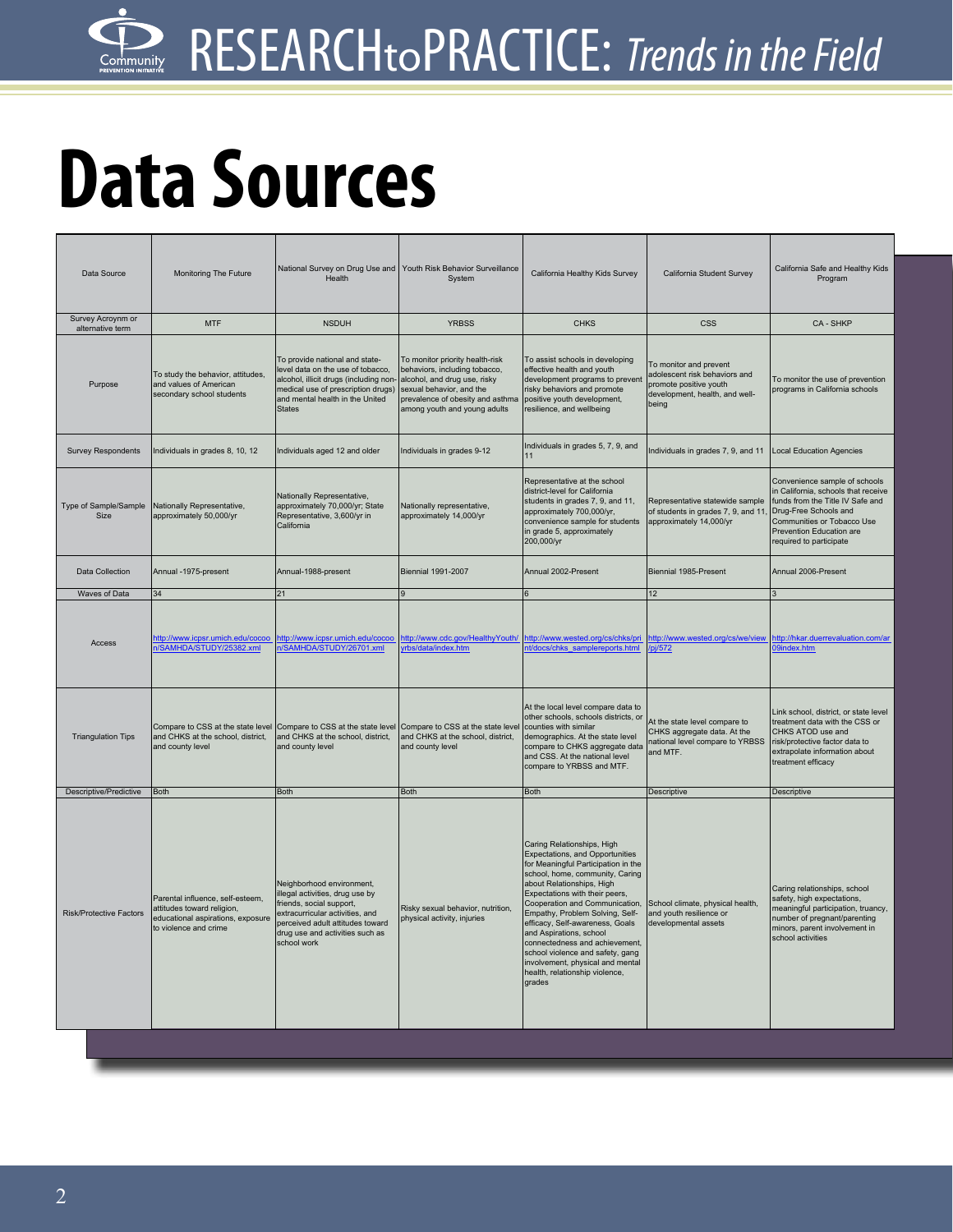| Bach Harrison Youth Survey                                                                                                                                                                                                                                                                                                                                                                                                                                                                                                                                                                                                                  | National Survey of Substance<br><b>Abuse Treatment Services</b>                                                                                                              | Drug Abuse Treatment Outcome<br><b>Studies</b>                                                                                                                                                                                           | Collaborative Psychiatric<br><b>Epidemiology Surveys</b>                                                                                                                                                                                                                                                                                                                                                                                                 | The Partnership Attitude Tracking<br>Study                                                                                                                                                                                                                                                                                                                                                                                   | California Health Interview Survey                                                                                                                                                                                                                                                                                                                                                                                                                                                                                                                 |
|---------------------------------------------------------------------------------------------------------------------------------------------------------------------------------------------------------------------------------------------------------------------------------------------------------------------------------------------------------------------------------------------------------------------------------------------------------------------------------------------------------------------------------------------------------------------------------------------------------------------------------------------|------------------------------------------------------------------------------------------------------------------------------------------------------------------------------|------------------------------------------------------------------------------------------------------------------------------------------------------------------------------------------------------------------------------------------|----------------------------------------------------------------------------------------------------------------------------------------------------------------------------------------------------------------------------------------------------------------------------------------------------------------------------------------------------------------------------------------------------------------------------------------------------------|------------------------------------------------------------------------------------------------------------------------------------------------------------------------------------------------------------------------------------------------------------------------------------------------------------------------------------------------------------------------------------------------------------------------------|----------------------------------------------------------------------------------------------------------------------------------------------------------------------------------------------------------------------------------------------------------------------------------------------------------------------------------------------------------------------------------------------------------------------------------------------------------------------------------------------------------------------------------------------------|
| <b>Prevention Needs Assessment</b><br>Youth Survey                                                                                                                                                                                                                                                                                                                                                                                                                                                                                                                                                                                          | N-SSATS                                                                                                                                                                      | <b>DATOS</b>                                                                                                                                                                                                                             | <b>CPES</b>                                                                                                                                                                                                                                                                                                                                                                                                                                              | <b>PATS</b>                                                                                                                                                                                                                                                                                                                                                                                                                  | <b>CHIS</b>                                                                                                                                                                                                                                                                                                                                                                                                                                                                                                                                        |
| To gather data to plan prevention<br>and intervention programs to<br>combat alcohol, tobacco, other<br>drug use, and violence in schools<br>and communities                                                                                                                                                                                                                                                                                                                                                                                                                                                                                 | To collect information from all<br>facilities in the United States, both<br>public and private, that provide<br>substance abuse treatment                                    | To advance scientific knowledge<br>about the effectiveness of drug<br>abuse treatment as it is typically<br>delivered in the United States                                                                                               | To collect data about the<br>prevalence of mental disorders,<br>mpairments associated with<br>these disorders, and their<br>treatment patterns from<br>representative samples of<br>majority and minority adult<br>populations in the United States                                                                                                                                                                                                      | The Partnership for a Drug Free<br>America's contribution to the field<br>of substance abuse prevention<br>with the largest drug-related<br>attitudinal tracking study in the US                                                                                                                                                                                                                                             | To give a detailed picture of the<br>health and health care needs of<br>California's large and diverse<br>opulation                                                                                                                                                                                                                                                                                                                                                                                                                                |
| Individuals in grades 6, 8, 10, and Agencies that provide AOD<br>12                                                                                                                                                                                                                                                                                                                                                                                                                                                                                                                                                                         | treatment                                                                                                                                                                    | Individuals aged 18 and older                                                                                                                                                                                                            | Individuals aged 18 and older                                                                                                                                                                                                                                                                                                                                                                                                                            | Adolescents in grades 7-12 and<br>parents of children in grades 4-12                                                                                                                                                                                                                                                                                                                                                         | Adults, teens and children                                                                                                                                                                                                                                                                                                                                                                                                                                                                                                                         |
| Convenience sample of<br>participating schools, school<br>districts, and states                                                                                                                                                                                                                                                                                                                                                                                                                                                                                                                                                             | Nationally representative,<br>approximately 13,700 agencies;<br>State representative,<br>approximately 1,700 agencies in<br>California                                       | 96 treatment programs,<br>approximately 10,000 clients at<br>intake and 4,300 clients at follow-<br>up in 11 representative mid-size<br>and large US cities including San<br>Jose, CA                                                    | Nationally representative,<br>approximately 20,000                                                                                                                                                                                                                                                                                                                                                                                                       | Nationally representative,<br>approximately 6,500 adolescents<br>and 1,000 parents                                                                                                                                                                                                                                                                                                                                           | Statistically representative sample<br>of adults, teens, and children in<br>the state of California,<br>approximately 50,000 adults,<br>3,600 teens and 10,000 children                                                                                                                                                                                                                                                                                                                                                                            |
| Variable depending on funding                                                                                                                                                                                                                                                                                                                                                                                                                                                                                                                                                                                                               | Annual-2002                                                                                                                                                                  | 1991-1998, Intake, 1, 3, and 6<br>months during treatment, 12 and<br>48 month follow-ups                                                                                                                                                 | 2001-2003                                                                                                                                                                                                                                                                                                                                                                                                                                                | Annual-1987                                                                                                                                                                                                                                                                                                                                                                                                                  | Biennial-2001                                                                                                                                                                                                                                                                                                                                                                                                                                                                                                                                      |
| Variable                                                                                                                                                                                                                                                                                                                                                                                                                                                                                                                                                                                                                                    |                                                                                                                                                                              |                                                                                                                                                                                                                                          |                                                                                                                                                                                                                                                                                                                                                                                                                                                          | 20                                                                                                                                                                                                                                                                                                                                                                                                                           |                                                                                                                                                                                                                                                                                                                                                                                                                                                                                                                                                    |
| http://www.bach-<br>harrison.com/BHResources/PNAS<br>urvey.aspx                                                                                                                                                                                                                                                                                                                                                                                                                                                                                                                                                                             | http://www.icpsr.umich.edu/cocoo<br>n/SAMHDA/STUDY/26221.xml<br>http://wwwdasis.samhsa.gov/webt<br>tedsweb/tab year.choose year<br>tate profile?t state=CA                   | http://www.icpsr.umich.edu/cocoo<br>VSAMHDA/STUDY/02258.xml<br>http://www.datos.org/                                                                                                                                                     | ttp://www.icpsr.umich.edu/CPES<br>data.html                                                                                                                                                                                                                                                                                                                                                                                                              | ttp://www.drugfree.org/Portal/Dr<br>iglssue/                                                                                                                                                                                                                                                                                                                                                                                 | http://www.chis.ucla.edu/get-<br>lata.html                                                                                                                                                                                                                                                                                                                                                                                                                                                                                                         |
|                                                                                                                                                                                                                                                                                                                                                                                                                                                                                                                                                                                                                                             | Link state level treatment data<br>with the CSS or state level CHKS<br>ATOD use and risk/protective<br>factor data to extrapolate<br>information about treatment<br>efficacy |                                                                                                                                                                                                                                          | This project links three nationally<br>representative surveys: the<br>National Comorbidity Survey<br>Replication (NCS-R), the National<br>Survey of American Life (NSAL),<br>and the National Latino and Asian<br>American Study (NLAAS)                                                                                                                                                                                                                 | Compare risk/protective factor<br>data with sources such as CHKS<br>and Bach Harrison Youth Survey                                                                                                                                                                                                                                                                                                                           |                                                                                                                                                                                                                                                                                                                                                                                                                                                                                                                                                    |
| <b>Both</b>                                                                                                                                                                                                                                                                                                                                                                                                                                                                                                                                                                                                                                 | Descriptive                                                                                                                                                                  | Predictive                                                                                                                                                                                                                               | Both                                                                                                                                                                                                                                                                                                                                                                                                                                                     | Descriptive                                                                                                                                                                                                                                                                                                                                                                                                                  | Both                                                                                                                                                                                                                                                                                                                                                                                                                                                                                                                                               |
| Community attachment, laws and<br>norms, availability of drugs and<br>handguns, opportunities and<br>rewards for prosocial<br>involvement, poor family<br>management, family conflict,<br>family history of antisocial<br>behavior, parental attitudes<br>toward drug use and antisocial<br>behavior, family attachment,<br>academic performance,<br>commitment to school.<br>rebelliousness, interactions with<br>antisocial/prosocial peers, gang<br>involvement, depressive<br>symptoms, religiosity, social skills,<br>morals, need for treatment,<br>antisocial behavior, peer attitudes<br>toward drug use and antisocial<br>behavior | N/A                                                                                                                                                                          | Employment status, work history,<br>and income, criminal justice<br>status, living situation, and child<br>custody status, mental health,<br>and psychiatric diagnosis,<br>medical and health-related data,<br><b>HIV risk behaviors</b> | Social networks, acculturative<br>stress family conflict, religion,<br>psychological and health<br>esources, personality,<br>eighborhood, marital status,<br>marital conflict, language<br>proficiency and preference,<br>discrimination, family cohesion,<br>family history of substance use<br>and abuse, personal and family<br>history of psychiatric problems,<br>childhood demographics, and<br>symptoms and diagnosis of<br>psychiatric disorders | Knowledge of risks of drug use<br>(e.g., becoming addicted, acting<br>stupid, being paranoid, becoming<br>lazy, getting depressed, dying,<br>etc.), attitudes toward drug use,<br>perceived availability of drugs,<br>computer use, family history of<br>drug abuse and intervention,<br>ethnicity, language, parents' self<br>confidence, parent perceptions of<br>risk of drug use, parents<br>conversations with children | Health status (e.g., height,<br>weight), health conditions (e.g.,<br>asthma, diabetes), mental health<br>status and services, health<br>behaviors (e.g., dietary intake,<br>physical fitness), women's health,<br>cancer history and prevention,<br>dental health, food environment,<br>neighborhood and housing,<br>emergency preparedness, access<br>to and use of health care<br>services, health insurance, public<br>program eligibility, interpersonal<br>violence, parental involvement,<br>child care, employment, income,<br>demographics |

Please refer to the CPI website for a full matrix of all the topics listed in the glossary. **www.ca-cpi.org**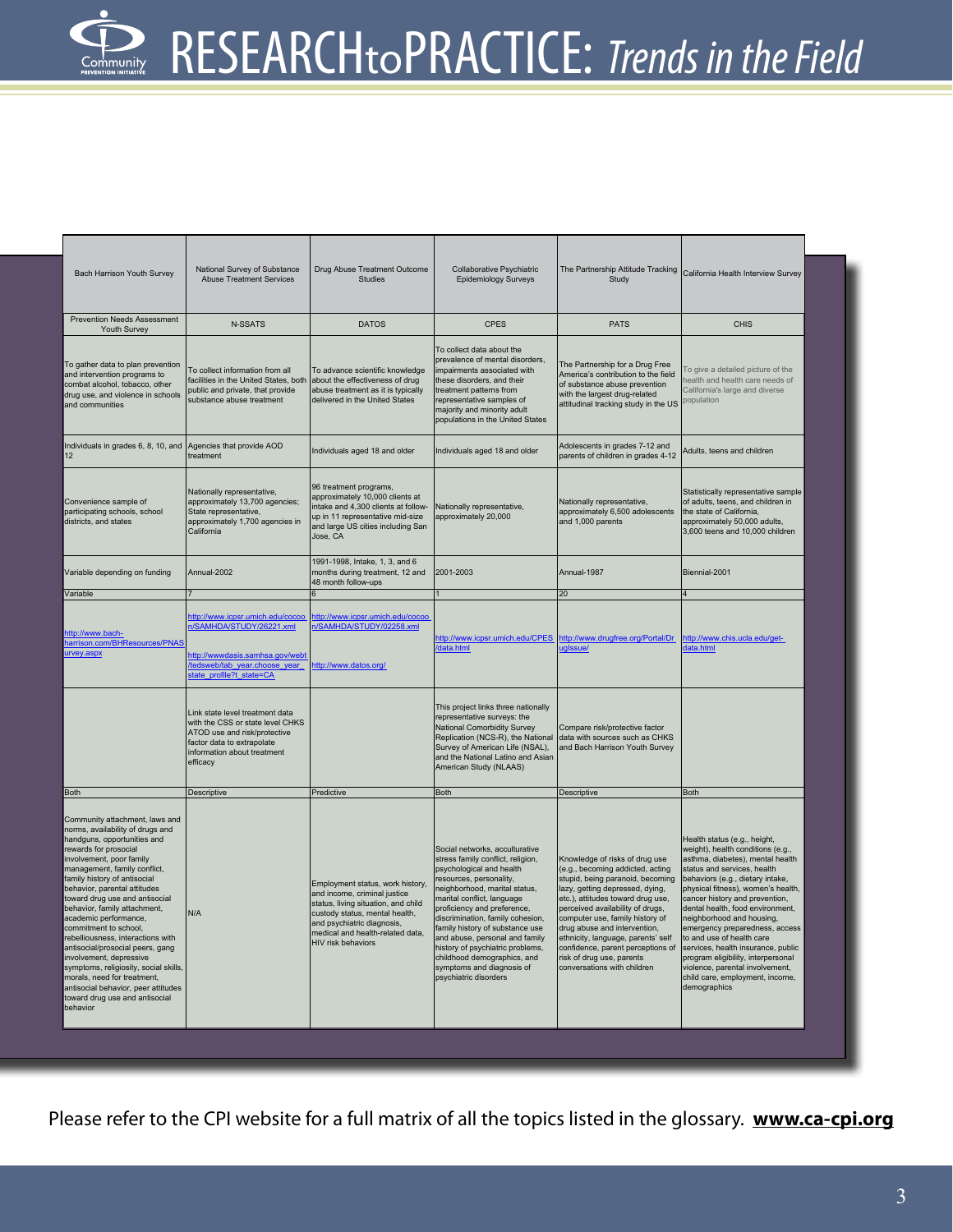|                                      | <b>Monitoring The Future</b><br>(MTF) |                |                           |             |              |                           |                    |                    | <b>National Survey on Drug</b><br><b>Use and Health</b> | (NSDUH)     |                    | <b>Youth Risk Behavior</b><br><b>Surveillance System</b><br>(YRBSS) |                    |                |                    |             |              |                    |
|--------------------------------------|---------------------------------------|----------------|---------------------------|-------------|--------------|---------------------------|--------------------|--------------------|---------------------------------------------------------|-------------|--------------------|---------------------------------------------------------------------|--------------------|----------------|--------------------|-------------|--------------|--------------------|
|                                      | Age at First Use                      | Past Month Use | 30 Day Use                | 6 Month Use | 12 Month Use | Lifetime Use              | Age at First Use   | Past Month Use     | 30 Day Use                                              | 6 Month Use | 12 Month Use       | Lifetime Use                                                        | Age at First Use   | Past Month Use | 30 Day Use         | 6 Month Use | 12 Month Use | Lifetime Use       |
| <b>Alcohol</b>                       |                                       |                | $\pmb{\mathsf{x}}$        |             | X            | $\pmb{\chi}$              | X                  | X                  |                                                         |             | $\pmb{\mathsf{x}}$ | X                                                                   |                    |                |                    |             |              |                    |
| <b>Amphetamines (Stimulants)</b>     |                                       |                | $\pmb{\mathsf{x}}$        |             | X            | $\pmb{\mathsf{x}}$        | x                  | X                  |                                                         |             | $\pmb{\times}$     | X                                                                   |                    |                |                    |             |              |                    |
| <b>Barbiturates (Tranquilizers)</b>  |                                       |                | $\pmb{\mathsf{x}}$        |             | X            | $\pmb{\mathsf{x}}$        | x                  | $\pmb{\mathsf{x}}$ |                                                         |             | $\pmb{\mathsf{x}}$ | x                                                                   |                    |                |                    |             |              |                    |
| <b>Binge Drinking</b>                |                                       |                |                           |             |              |                           |                    |                    |                                                         |             |                    |                                                                     |                    |                |                    |             |              |                    |
| Cocaine                              |                                       |                | $\pmb{\mathsf{x}}$        |             | X            | $\boldsymbol{\mathsf{x}}$ | x                  | X                  |                                                         |             | $\pmb{\times}$     | X                                                                   | $\pmb{\times}$     |                | $\pmb{\times}$     |             |              | $\pmb{\times}$     |
| <b>Cough Medicine</b>                |                                       |                |                           |             |              |                           |                    |                    |                                                         |             |                    |                                                                     |                    |                |                    |             |              |                    |
| <b>Crack Cocaine</b>                 |                                       |                | $\pmb{\mathsf{x}}$        |             | x            | $\pmb{\mathsf{x}}$        | X                  | $\pmb{\mathsf{x}}$ |                                                         |             | $\pmb{\mathsf{x}}$ | X                                                                   | $\pmb{\times}$     |                | X                  |             |              | $\pmb{\times}$     |
| <b>Ecstasy</b>                       |                                       |                | $\boldsymbol{\mathsf{x}}$ |             | X            | $\pmb{\times}$            |                    |                    |                                                         |             |                    |                                                                     | $\pmb{\mathsf{x}}$ |                | $\pmb{\mathsf{x}}$ |             |              | $\pmb{\times}$     |
| <b>GHB</b>                           |                                       |                | $\boldsymbol{\mathsf{x}}$ |             | X            | $\pmb{\mathsf{x}}$        |                    |                    |                                                         |             |                    |                                                                     |                    |                |                    |             |              |                    |
| <b>Hallucinogens</b>                 |                                       |                | $\boldsymbol{\mathsf{x}}$ |             | X            | $\pmb{\times}$            | X                  | X                  |                                                         |             | $\pmb{\times}$     | X                                                                   | $\pmb{\times}$     |                | $\pmb{\times}$     |             |              | $\pmb{\times}$     |
| <b>Hashish</b>                       |                                       |                | X                         |             | X            | $\pmb{\times}$            |                    |                    |                                                         |             |                    |                                                                     |                    |                |                    |             |              |                    |
| Heroin                               |                                       |                | $\pmb{\mathsf{x}}$        |             | X            | $\pmb{\times}$            | x                  | $\pmb{\mathsf{x}}$ |                                                         |             | $\pmb{\times}$     | x                                                                   | $\pmb{\mathsf{x}}$ |                | $\pmb{\mathsf{x}}$ |             |              | $\pmb{\times}$     |
| <b>Illegal Drugs (Other)</b>         |                                       |                |                           |             |              |                           |                    |                    |                                                         |             |                    |                                                                     |                    |                |                    |             |              |                    |
| <b>Inhalants</b>                     |                                       |                |                           |             |              |                           | X                  | X                  |                                                         |             | $\pmb{\times}$     | X                                                                   | $\pmb{\times}$     |                | $\pmb{\times}$     |             |              | $\pmb{\times}$     |
| <b>IV Drugs</b>                      |                                       |                |                           |             |              |                           |                    |                    |                                                         |             |                    |                                                                     | $\mathsf{x}$       |                | $\pmb{\times}$     |             |              | $\pmb{\times}$     |
| Ketamine                             |                                       |                |                           |             |              |                           |                    |                    |                                                         |             |                    |                                                                     |                    |                |                    |             |              |                    |
| <b>LSD</b>                           |                                       |                | $\pmb{\mathsf{x}}$        |             | X            | $\pmb{\times}$            |                    |                    |                                                         |             |                    |                                                                     |                    |                |                    |             |              |                    |
| <b>Marijuana</b>                     |                                       |                | $\boldsymbol{\mathsf{x}}$ |             | X            | $\pmb{\mathsf{X}}$        | x                  | $\pmb{\mathsf{x}}$ |                                                         |             | $\pmb{\mathsf{x}}$ | X                                                                   | $\pmb{\times}$     |                | X                  |             |              | $\pmb{\times}$     |
| <b>MDMA</b>                          |                                       |                |                           |             |              |                           |                    |                    |                                                         |             |                    |                                                                     |                    |                |                    |             |              |                    |
| Methamphetamine                      |                                       |                | X                         |             | X            | $\pmb{\times}$            |                    |                    |                                                         |             |                    |                                                                     | $\pmb{\times}$     |                | $\pmb{\times}$     |             |              | X                  |
| Nonmedical Use of Prescription Drugs |                                       |                |                           |             |              |                           | $\pmb{\mathsf{x}}$ | X                  |                                                         |             | $\pmb{\times}$     | $\pmb{\times}$                                                      |                    |                |                    |             |              |                    |
| <b>Opiates</b>                       |                                       |                |                           |             |              |                           |                    |                    |                                                         |             |                    |                                                                     |                    |                |                    |             |              |                    |
| <b>OTC Medications</b>               |                                       |                | $\boldsymbol{\mathsf{x}}$ |             | X            | $\boldsymbol{\mathsf{x}}$ |                    |                    |                                                         |             |                    |                                                                     |                    |                |                    |             |              |                    |
| <b>Pain Relievers</b>                |                                       |                |                           |             |              |                           | x                  | X                  |                                                         |             | X                  | x                                                                   |                    |                |                    |             |              |                    |
| Phenoxydine                          |                                       |                |                           |             |              |                           |                    |                    |                                                         |             |                    |                                                                     |                    |                |                    |             |              |                    |
| Polydrug                             |                                       |                |                           |             |              |                           |                    |                    |                                                         |             |                    |                                                                     |                    |                |                    |             |              |                    |
| <b>Prescription Medications</b>      |                                       |                | X                         |             | x            | X                         |                    |                    |                                                         |             |                    |                                                                     |                    |                |                    |             |              |                    |
| <b>Psychedelics (Other)</b>          |                                       |                |                           |             |              |                           |                    |                    |                                                         |             |                    |                                                                     |                    |                |                    |             |              |                    |
| Quaaludes                            |                                       |                | $\pmb{\mathsf{x}}$        |             | X            | $\pmb{\mathsf{x}}$        |                    |                    |                                                         |             |                    |                                                                     |                    |                |                    |             |              |                    |
| <b>Ritalin</b>                       |                                       |                | $\pmb{\mathsf{x}}$        |             | X            | $\pmb{\mathsf{x}}$        |                    |                    |                                                         |             |                    |                                                                     |                    |                |                    |             |              |                    |
| <b>School Level Drugs (Other)</b>    |                                       |                |                           |             |              |                           |                    |                    |                                                         |             |                    |                                                                     |                    |                |                    |             |              |                    |
| <b>Sedatives</b>                     |                                       |                |                           |             |              |                           | X                  | $\pmb{\mathsf{x}}$ |                                                         |             | $\pmb{\mathsf{x}}$ | x                                                                   |                    |                |                    |             |              |                    |
| <b>Smokeless Tobacco</b>             |                                       |                | X                         |             | X            | $\pmb{\mathsf{x}}$        |                    |                    |                                                         |             |                    |                                                                     |                    |                |                    |             |              |                    |
| <b>Steroids</b>                      |                                       |                |                           |             |              |                           |                    |                    |                                                         |             |                    |                                                                     | $\pmb{\mathsf{x}}$ |                | $\pmb{\mathsf{x}}$ |             |              | $\pmb{\mathsf{x}}$ |
| <b>Tobacco</b>                       |                                       |                | $\pmb{\mathsf{x}}$        |             | X            | X                         | X                  | $\pmb{\mathsf{x}}$ |                                                         |             | $\pmb{\mathsf{x}}$ | X                                                                   | $\pmb{\times}$     |                | $\pmb{\mathsf{x}}$ |             |              | X                  |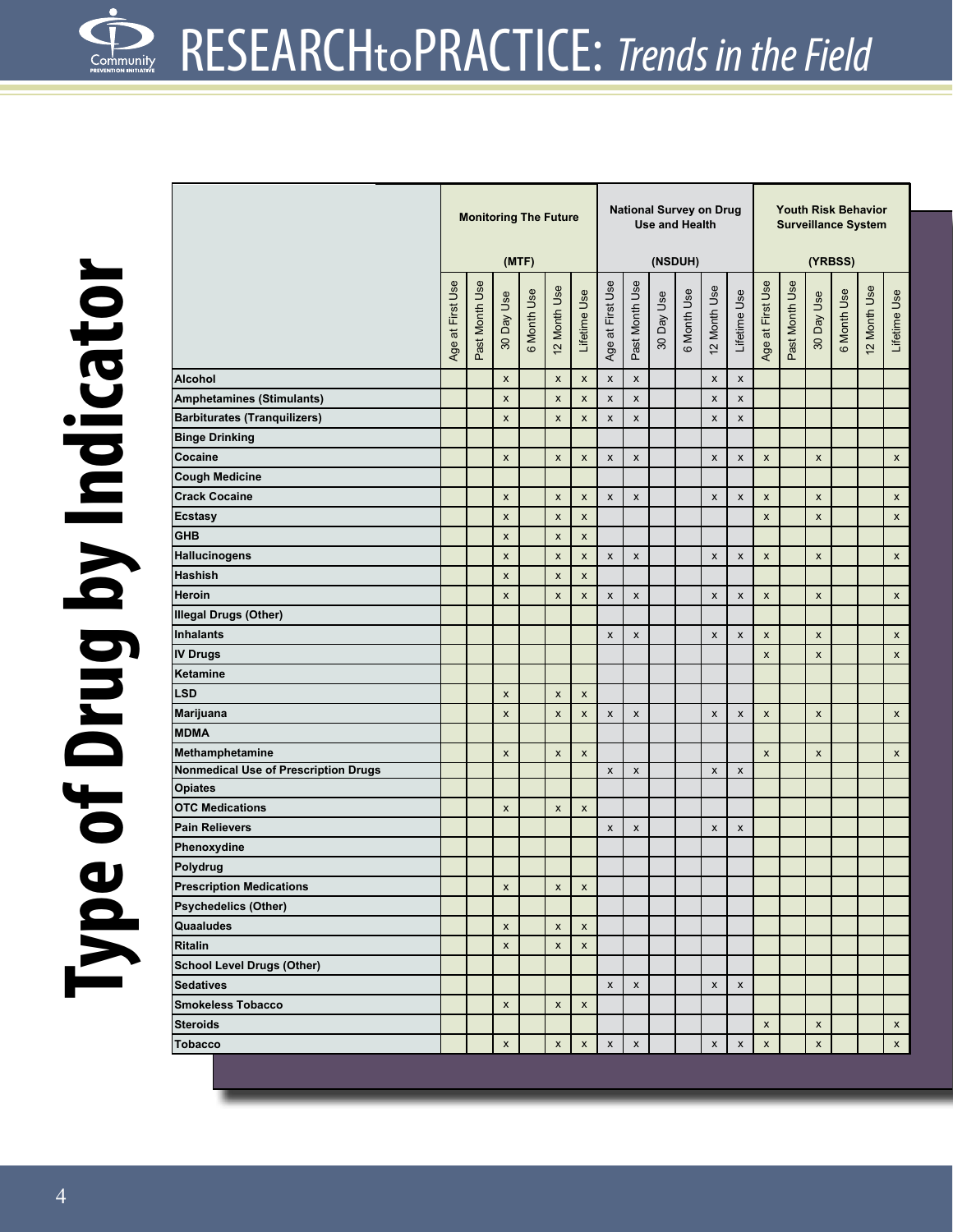| <b>California Healthy Kids</b><br><b>Survey</b><br>(CHKS) |                |                    |             |              |                    |                  |                |                           | <b>California Student Survey</b><br>(CSS) |              |                           | <b>California Safe and Healthy</b><br><b>Kids Program</b><br>(CA-SHKP) |                |                    |             |              |              | <b>Bach Harrison Youth</b><br><b>Survey (Prevention Needs</b><br><b>Assessment Youth Survey)</b> |                |                    |             |             |                           |                  | The Partnership Attitude<br><b>Tracking Study</b><br>(PATS) |            |             |                           |                    |  |
|-----------------------------------------------------------|----------------|--------------------|-------------|--------------|--------------------|------------------|----------------|---------------------------|-------------------------------------------|--------------|---------------------------|------------------------------------------------------------------------|----------------|--------------------|-------------|--------------|--------------|--------------------------------------------------------------------------------------------------|----------------|--------------------|-------------|-------------|---------------------------|------------------|-------------------------------------------------------------|------------|-------------|---------------------------|--------------------|--|
|                                                           |                |                    |             |              |                    |                  |                |                           |                                           |              |                           |                                                                        |                |                    |             |              |              |                                                                                                  |                |                    |             |             |                           |                  |                                                             |            |             |                           |                    |  |
| Age at First Use                                          | Past Month Use | 30 Day Use         | 6 Month Use | 12 Month Use | Lifetime Use       | Age at First Use | Past Month Use | 30 Day Use                | 6 Month Use                               | 12 Month Use | Lifetime Use              | Age at First Use                                                       | Past Month Use | 30 Day Use         | 6 Month Use | 12 Month Use | Lifetime Use | Age at First Use                                                                                 | Past Month Use | 30 Day Use         | 6 Month Use | 2 Month Use | Lifetime Use              | Age at First Use | Past Month Use                                              | 30 Day Use | 6 Month Use | 12 Month Use              | Lifetime Use       |  |
| $\boldsymbol{\mathsf{x}}$                                 |                | $\pmb{\times}$     |             |              | $\mathsf{x}$       |                  |                | $\boldsymbol{\mathsf{x}}$ | $\mathsf{x}$                              |              | $\boldsymbol{\mathsf{x}}$ |                                                                        |                | $\pmb{\times}$     |             |              |              | $\mathsf{x}$                                                                                     |                | $\pmb{\times}$     |             |             | $\pmb{\mathsf{x}}$        |                  | $\mathsf{x}$                                                |            |             | $\boldsymbol{\mathsf{x}}$ | $\mathsf{x}$       |  |
| $\pmb{\mathsf{x}}$                                        |                | $\pmb{\times}$     |             |              | $\pmb{\times}$     |                  |                | $\pmb{\times}$            | $\pmb{\mathsf{x}}$                        |              | $\boldsymbol{\mathsf{x}}$ |                                                                        |                |                    |             |              |              |                                                                                                  |                | $\pmb{\mathsf{x}}$ |             |             | $\boldsymbol{\mathsf{x}}$ |                  |                                                             |            |             |                           |                    |  |
|                                                           |                |                    |             |              |                    |                  |                |                           |                                           |              |                           |                                                                        |                |                    |             |              |              |                                                                                                  |                |                    |             |             |                           |                  |                                                             |            |             |                           |                    |  |
|                                                           |                |                    |             |              |                    |                  |                |                           |                                           |              |                           |                                                                        |                |                    |             |              |              |                                                                                                  |                |                    |             |             | $\pmb{\mathsf{x}}$        |                  |                                                             |            |             |                           |                    |  |
| $\pmb{\times}$                                            |                | $\pmb{\times}$     |             |              | $\pmb{\times}$     |                  |                | $\pmb{\times}$            | $\pmb{\mathsf{x}}$                        |              | $\pmb{\times}$            |                                                                        |                |                    |             |              |              |                                                                                                  |                |                    |             |             |                           |                  | $\pmb{\times}$                                              |            |             | $\boldsymbol{\mathsf{x}}$ | $\pmb{\mathsf{x}}$ |  |
|                                                           |                |                    |             |              |                    |                  |                |                           |                                           |              |                           |                                                                        |                |                    |             |              |              |                                                                                                  |                |                    |             |             | $\boldsymbol{\mathsf{x}}$ |                  |                                                             |            |             |                           |                    |  |
|                                                           |                |                    |             |              |                    |                  |                |                           |                                           |              |                           |                                                                        |                |                    |             |              |              |                                                                                                  |                | $\pmb{\mathsf{x}}$ |             |             | $\pmb{\mathsf{x}}$        |                  | $\boldsymbol{\mathsf{x}}$                                   |            |             | $\boldsymbol{\mathsf{x}}$ | X                  |  |
| $\pmb{\mathsf{X}}$                                        |                | $\pmb{\chi}$       |             |              | $\pmb{\times}$     |                  |                | $\pmb{\times}$            | X                                         |              | $\pmb{\times}$            |                                                                        |                |                    |             |              |              |                                                                                                  |                |                    |             |             |                           |                  | $\pmb{\times}$                                              |            |             | $\boldsymbol{\mathsf{x}}$ | $\mathsf X$        |  |
|                                                           |                |                    |             |              |                    |                  |                |                           |                                           |              |                           |                                                                        |                |                    |             |              |              |                                                                                                  |                |                    |             |             |                           |                  | $\pmb{\times}$                                              |            |             | $\boldsymbol{\mathsf{x}}$ | $\pmb{\mathsf{x}}$ |  |
|                                                           |                |                    |             |              |                    |                  |                |                           |                                           |              |                           |                                                                        |                |                    |             |              |              |                                                                                                  |                | $\pmb{\mathsf{x}}$ |             |             | $\boldsymbol{\mathsf{x}}$ |                  |                                                             |            |             |                           |                    |  |
|                                                           |                |                    |             |              |                    |                  |                |                           |                                           |              |                           |                                                                        |                |                    |             |              |              |                                                                                                  |                |                    |             |             |                           |                  |                                                             |            |             |                           |                    |  |
| $\pmb{\times}$                                            |                | $\pmb{\chi}$       |             |              | $\pmb{\times}$     |                  |                | $\pmb{\times}$            | $\pmb{\mathsf{x}}$                        |              | $\pmb{\times}$            |                                                                        |                |                    |             |              |              |                                                                                                  |                |                    |             |             |                           |                  | $\boldsymbol{\mathsf{x}}$                                   |            |             | $\boldsymbol{\mathsf{x}}$ | $\mathsf{x}$       |  |
| $\pmb{\mathsf{x}}$                                        |                | $\pmb{\times}$     |             |              | $\pmb{\times}$     |                  |                | $\pmb{\times}$            | $\pmb{\mathsf{x}}$                        |              | $\pmb{\times}$            |                                                                        |                |                    |             |              |              |                                                                                                  |                |                    |             |             |                           |                  |                                                             |            |             |                           |                    |  |
| $\pmb{\times}$                                            |                | $\pmb{\times}$     |             |              | $\pmb{\times}$     |                  |                | $\pmb{\times}$            | $\pmb{\mathsf{x}}$                        |              | $\boldsymbol{\mathsf{x}}$ |                                                                        |                |                    |             |              |              |                                                                                                  |                | $\pmb{\mathsf{x}}$ |             |             | $\pmb{\times}$            |                  | $\pmb{\times}$                                              |            |             | $\boldsymbol{\mathsf{x}}$ | $\mathsf X$        |  |
|                                                           |                |                    |             |              |                    |                  |                |                           |                                           |              |                           |                                                                        |                |                    |             |              |              |                                                                                                  |                |                    |             |             |                           |                  |                                                             |            |             |                           |                    |  |
|                                                           |                |                    |             |              |                    |                  |                |                           |                                           |              |                           |                                                                        |                |                    |             |              |              |                                                                                                  |                |                    |             |             |                           |                  | $\boldsymbol{\mathsf{x}}$                                   |            |             | $\boldsymbol{\mathsf{x}}$ | X                  |  |
| $\pmb{\mathsf{X}}$                                        |                | $\pmb{\chi}$       |             |              | $\pmb{\times}$     |                  |                | $\pmb{\times}$            | X                                         |              | $\pmb{\times}$            |                                                                        |                |                    |             |              |              |                                                                                                  |                |                    |             |             |                           |                  | $\pmb{\mathsf{x}}$                                          |            |             | $\pmb{\mathsf{X}}$        | $\mathsf X$        |  |
| $\pmb{\mathsf{x}}$                                        |                | $\pmb{\times}$     |             |              | $\pmb{\mathsf{x}}$ |                  |                | $\pmb{\times}$            | $\pmb{\mathsf{x}}$                        |              | $\pmb{\mathsf{x}}$        |                                                                        |                | $\pmb{\mathsf{x}}$ |             |              |              | $\pmb{\times}$                                                                                   |                | $\pmb{\mathsf{x}}$ |             |             | $\pmb{\mathsf{x}}$        |                  | $\pmb{\times}$                                              |            |             | $\boldsymbol{\mathsf{x}}$ | $\mathsf X$        |  |
|                                                           |                |                    |             |              |                    |                  |                |                           |                                           |              |                           |                                                                        |                |                    |             |              |              |                                                                                                  |                | $\pmb{\mathsf{x}}$ |             |             | $\mathsf{x}$              |                  |                                                             |            |             |                           |                    |  |
| $\pmb{\times}$                                            |                | $\pmb{\mathsf{x}}$ |             |              | $\pmb{\times}$     |                  |                | $\pmb{\times}$            | $\pmb{\mathsf{x}}$                        |              | $\boldsymbol{\mathsf{x}}$ |                                                                        |                |                    |             |              |              |                                                                                                  |                |                    |             |             |                           |                  | $\boldsymbol{\mathsf{x}}$                                   |            |             | $\boldsymbol{\mathsf{x}}$ | x                  |  |
|                                                           |                |                    |             |              |                    |                  |                |                           |                                           |              |                           |                                                                        |                |                    |             |              |              |                                                                                                  |                | $\pmb{\mathsf{x}}$ |             |             | $\pmb{\times}$            |                  |                                                             |            |             |                           |                    |  |
|                                                           |                |                    |             |              |                    |                  |                | $\pmb{\times}$            | $\pmb{\mathsf{x}}$                        |              | $\pmb{\times}$            |                                                                        |                |                    |             |              |              |                                                                                                  |                |                    |             |             |                           |                  |                                                             |            |             |                           |                    |  |
| $\pmb{\times}$                                            |                | $\pmb{\mathsf{x}}$ |             |              | $\pmb{\times}$     |                  |                | $\pmb{\times}$            | $\pmb{\mathsf{x}}$                        |              | $\pmb{\times}$            |                                                                        |                |                    |             |              |              |                                                                                                  |                |                    |             |             |                           |                  |                                                             |            |             |                           |                    |  |
|                                                           |                |                    |             |              |                    |                  |                |                           |                                           |              |                           |                                                                        |                |                    |             |              |              | $\pmb{\mathsf{x}}$                                                                               |                | $\pmb{\mathsf{x}}$ |             |             | $\pmb{\mathsf{x}}$        |                  |                                                             |            |             |                           |                    |  |
|                                                           |                |                    |             |              |                    |                  |                | $\pmb{\times}$            | $\pmb{\mathsf{x}}$                        |              | $\pmb{\times}$            |                                                                        |                |                    |             |              |              |                                                                                                  |                |                    |             |             |                           |                  |                                                             |            |             |                           |                    |  |
|                                                           |                |                    |             |              |                    |                  |                |                           |                                           |              |                           |                                                                        |                |                    |             |              |              |                                                                                                  |                |                    |             |             |                           |                  | x                                                           |            |             | x                         | x                  |  |
| $\pmb{\times}$                                            |                | $\pmb{\times}$     |             |              | $\pmb{\mathsf{x}}$ |                  |                | $\pmb{\times}$            | X                                         |              | $\pmb{\mathsf{x}}$        |                                                                        |                |                    |             |              |              |                                                                                                  |                |                    |             |             |                           |                  |                                                             |            |             |                           |                    |  |
|                                                           |                |                    |             |              |                    |                  |                |                           |                                           |              |                           |                                                                        |                |                    |             |              |              |                                                                                                  |                |                    |             |             |                           |                  |                                                             |            |             |                           |                    |  |
|                                                           |                |                    |             |              |                    |                  |                |                           |                                           |              |                           |                                                                        |                |                    |             |              |              |                                                                                                  |                |                    |             |             |                           |                  |                                                             |            |             |                           |                    |  |
|                                                           |                |                    |             |              |                    |                  |                |                           |                                           |              |                           |                                                                        |                | $\pmb{\mathsf{X}}$ |             |              |              |                                                                                                  |                |                    |             |             |                           |                  |                                                             |            |             |                           |                    |  |
|                                                           |                |                    |             |              |                    |                  |                |                           |                                           |              |                           |                                                                        |                |                    |             |              |              |                                                                                                  |                | $\pmb{\mathsf{x}}$ |             |             | $\pmb{\mathsf{x}}$        |                  |                                                             |            |             |                           |                    |  |
|                                                           |                |                    |             |              |                    |                  |                |                           |                                           |              |                           |                                                                        |                |                    |             |              |              |                                                                                                  |                |                    |             |             |                           |                  |                                                             |            |             |                           |                    |  |
|                                                           |                |                    |             |              |                    |                  |                |                           |                                           |              |                           |                                                                        |                |                    |             |              |              |                                                                                                  |                |                    |             |             |                           |                  | $\pmb{\mathsf{X}}$                                          |            |             | $\pmb{\times}$            | X                  |  |
| $\boldsymbol{\mathsf{X}}$                                 |                | $\pmb{\mathsf{X}}$ |             |              | $\pmb{\mathsf{x}}$ |                  |                | $\pmb{\mathsf{x}}$        | $\pmb{\times}$                            |              | $\boldsymbol{\mathsf{x}}$ |                                                                        |                | $\pmb{\mathsf{x}}$ |             |              |              | $\pmb{\mathsf{x}}$                                                                               |                | $\pmb{\mathsf{x}}$ |             |             | $\pmb{\mathsf{x}}$        |                  | $\pmb{\mathsf{x}}$                                          |            |             | $\boldsymbol{\mathsf{X}}$ | X                  |  |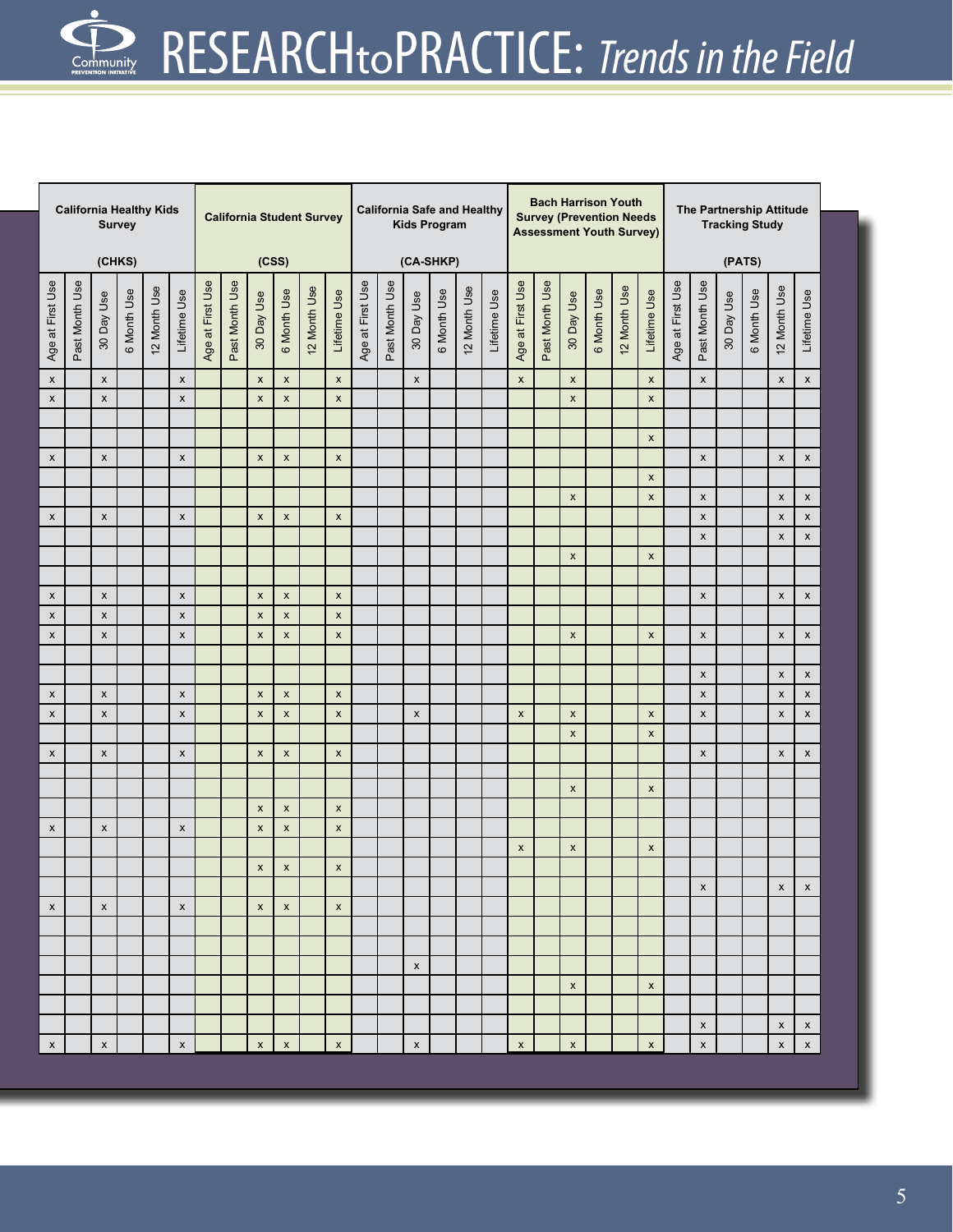### **Da t a A g g r e g a t i o**

**n**

|                    | Data Formats | STATA, Tab separated<br>ASCII, SPSS, SAS, | STATA, Tab separated<br>ASCII, SPSS, SAS,            | ASCII, SPSS, SAS                                      | PDF tables, or SPSS<br>for a fee            | Online biennial reports               | Online summary of data                                   | Online summary of data                                                            | STATA, Tab separated,<br>ASCII, SPSS, SAS,<br>online reports                      | STATA, Tab separated,<br>ASCII, SPSS, SAS,<br>online reports | SPSS, STATA, SAS,<br>online data analysis                      | Partnership for a Drug<br>Online reports from<br>Free America | SAS, SPSS, state data<br>formats, online data<br>analysis through<br><b>AskCHIS</b> |  |
|--------------------|--------------|-------------------------------------------|------------------------------------------------------|-------------------------------------------------------|---------------------------------------------|---------------------------------------|----------------------------------------------------------|-----------------------------------------------------------------------------------|-----------------------------------------------------------------------------------|--------------------------------------------------------------|----------------------------------------------------------------|---------------------------------------------------------------|-------------------------------------------------------------------------------------|--|
|                    | Ethnicity    | 7 categories<br>Yes,                      | 7 categories<br>Yes,                                 | 5 categories<br>Yes,                                  | 7 categories<br>Yes,                        | 7 categories<br>Yes,                  | $\frac{1}{2}$                                            | 7 categories<br>Yes,                                                              | $\frac{1}{2}$                                                                     | 6 categories<br>Yes,                                         | 12 categories<br>Yes,                                          | 5 categories<br>Yes,                                          | 7 categories<br>Yes,                                                                |  |
|                    | Cross-tabs   | Yes                                       | Yes                                                  | $\frac{1}{2}$                                         | $\frac{1}{2}$                               | $\frac{1}{2}$                         | $\frac{1}{2}$                                            | $\frac{1}{2}$                                                                     | Yes                                                                               | Yes                                                          | Yes                                                            | $\frac{1}{2}$                                                 | Yes                                                                                 |  |
|                    | Loca         | $\frac{1}{2}$                             | $\frac{1}{2}$                                        | $\frac{1}{2}$                                         | Yes                                         | $\frac{1}{2}$                         | Yes                                                      | Yes                                                                               | Yes                                                                               | $\frac{1}{2}$                                                | $\frac{1}{2}$                                                  | $\frac{1}{2}$                                                 | Yes                                                                                 |  |
| Data Aggregated by | County       | $\frac{1}{2}$                             | $\frac{1}{2}$                                        | $\frac{1}{2}$                                         | Yes                                         | $\frac{1}{2}$                         | Yes                                                      | $\frac{1}{2}$                                                                     | Yes                                                                               | $\frac{1}{2}$                                                | $\frac{1}{2}$                                                  | $\frac{1}{2}$                                                 | Yes                                                                                 |  |
|                    | State        | $\frac{1}{2}$                             | Yes                                                  | $\frac{1}{2}$                                         | Yes                                         | Yes                                   | Yes                                                      | Yes                                                                               | Yes                                                                               | $\frac{1}{2}$                                                | $\frac{1}{2}$                                                  | $\frac{1}{2}$                                                 | Yes                                                                                 |  |
|                    | Regional     | $\frac{1}{2}$                             | $\frac{1}{2}$                                        | $\frac{1}{2}$                                         | $\frac{1}{2}$                               | $\frac{1}{2}$                         | $\frac{1}{2}$                                            | $\frac{1}{2}$                                                                     | $\frac{1}{2}$                                                                     | $\frac{1}{2}$                                                | $\frac{1}{2}$                                                  | $\frac{1}{2}$                                                 | $\frac{1}{2}$                                                                       |  |
|                    | National     | Yes                                       | Yes                                                  | Yes                                                   | $\frac{1}{2}$                               | $\frac{1}{2}$                         | $\frac{1}{2}$                                            | $\frac{1}{2}$                                                                     | Yes                                                                               | Yes                                                          | Yes                                                            | Yes                                                           | $\frac{1}{2}$                                                                       |  |
|                    | Data Source  | Monitoring The Future<br>(MTF)            | Drug Use and Health<br>National Survey on<br>(NSDUH) | Surveillance System<br>Youth Risk Behavior<br>(YRBSS) | California Healthy<br>Kids Survey<br>(CHKS) | California Student<br>Survey<br>(CSS) | Healthy Kids Program<br>California Safe and<br>(CA-SHKP) | Bach Harrison Youth<br>(Prevention Needs<br>Assessment Youth<br>Survey)<br>Survey | <b>Treatment Services</b><br>National Survey of<br>Substance Abuse<br>$(N-SSATS)$ | Drug Abuse Treatment<br><b>Outcome Studies</b><br>(DATOS)    | Epidemiology Surveys<br>Collaborative<br>Psychiatric<br>(CPES) | Attitude Tracking Study<br>The Partnership<br>(PATS)          | California Health<br>Interview Survey<br>(CHIS)                                     |  |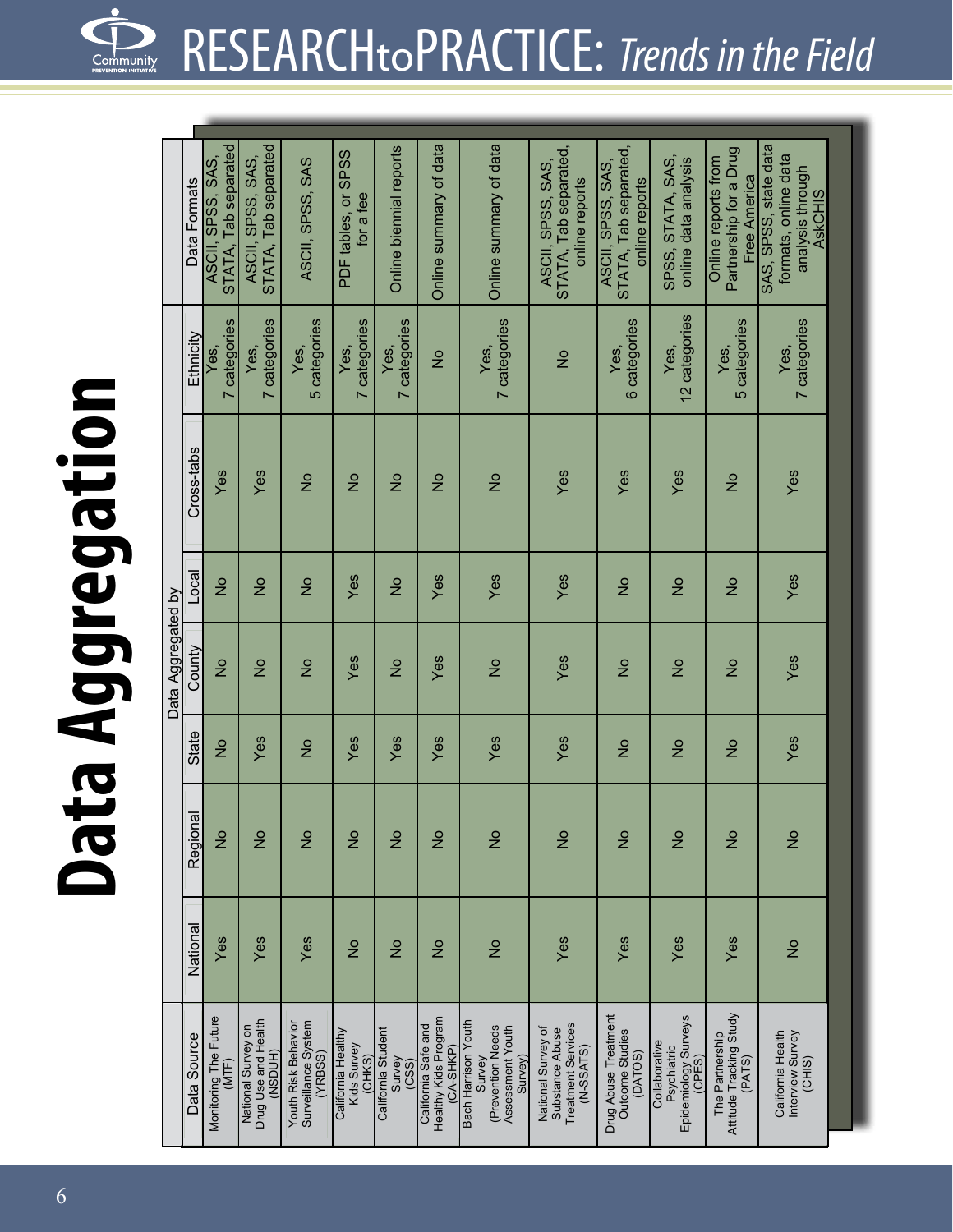## RESEARCHtoPRACTICE: *Trends in the Field*

### **Data Matrix Glossary**

**Access** – provides a link to the web site where the data are stored.

**Data Collection** – describes when the respondents were interviewed, including the year data collection began and ended, and whether data collection occurred every year (annual) or every other year (biennial).

**Waves of Data** – lists the number of times data was collected.

#### **Type of Sample**

- A sample is representative to the extent that it has the same distribution of characteristics as the population from which it was selected; our ability to generalize from sample to population is critically dependent on representativeness. The data sources in this matrix are representative at the national, state, county, school district, and/or individual school level. Data collected from a nationally representative sample can be generalized to all people living in the US from the same age group. Data collected from a state representative sample can only be generalized to all people living in that state from the same age group.
- • Convenience samples are a type of sample that results when availability and willingness to respond are the overriding factors used in selecting respondents. Convenience samples are generally low in representativeness because each person in the population did not have an equal chance of being interviewed.
- The sample size is the number of people interviewed, which is only a subset of the population.

**AOD Screening** – describes the questions asked about alcohol, tobacco, and other drug use, including frequency of use (how often), quantity of use (how much), substance abuse diagnosis (meets criteria for a disorder according to the Diagnostic and Statistical Manual (DSM)).

**Survey Responders**– gives a brief description of who responded to questions about substance use.

**Data Formats** – lists the types of statistical software packages that can be used to analyze the data.

#### **Study Design**

- Cross-sectional research design in which the data was collected from one or more samples of the population at one time.
- Longitudinal research design in which the same sample of respondents is interviewed more than once.

#### **Descriptive/Predictive**

- Descriptive data sources can be used to describe AOD use via frequencies and average levels of behaviors, but not to make predictions about other factors that are related to substance use.
- Predictive data sources provide access to raw (original) data which gives researchers the opportunity to make predictions about people's average substance use.

#### **Risk/Protective factors**

- • A risk factor is a condition, context, experience, or individual characteristic for which exposure has been shown to increase the probability that an individual will use substances.
- A protective factor is a resource that decreases the likelihood that an individual exposed to significant risk will use substances.

**Manuscripts/reports** – provides a link to published manuscripts and reports using the data source.

**Triangulation tips** – describes how data sources can be studied together to find an overlap in results.